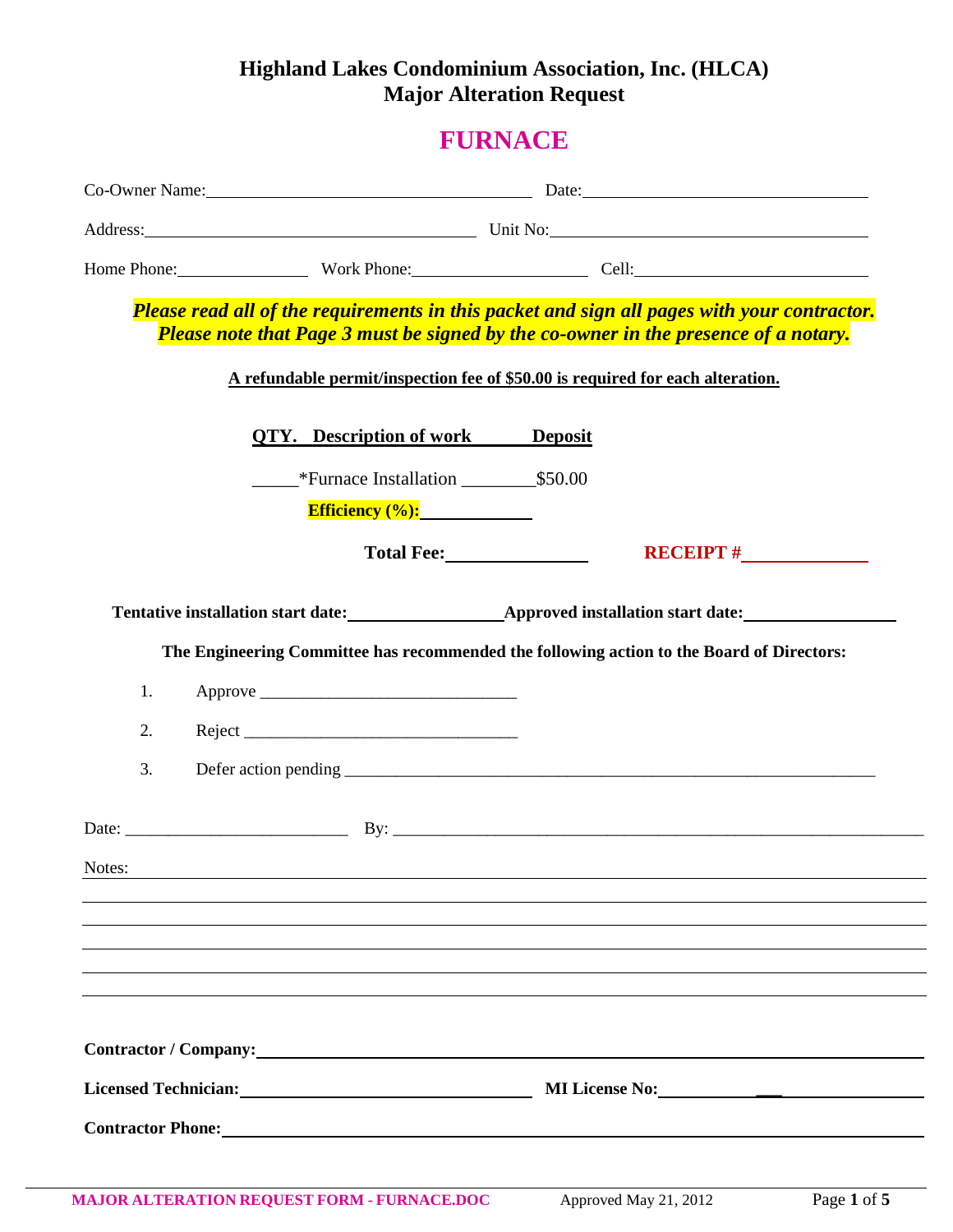**Scale drawings** must be included showing elevations, dimensions and adequate detail as to finishes, color and materials. The attached HLCA Construction Requirements must be incorporated in the design of your alterations.

**It is your obligation** to notify the Association when the installation is ready for inspection. A satisfactory inspection by our Maintenance personnel will result in the refund of the permit fee.

## **INSPECTION NON-NOTIFICATION: A request to the Association for an inspection must be made within 30 days of the completion of the project. Failure to do so will cause you to forfeit the permit fee. Furthermore, the unit will still be subject to an inspection.**

**For your protection**, the Association recommends that you withhold the final payment to your contractor, until after final inspection has been approved by HLCA, and by the Northville Township building department.

### *Please read the following closely before signing:*

## **I (we) am (are) the Co-Owner(s) of the above described unit and agree that:**

- 1. All applicable codes and regulations will be followed and all necessary permits will be obtained at my expense.
- 2. Trucks or heavy equipment are not permitted on any lawn area of Highland Lakes, without the written approval by the Property Manager. If approved proper boards or matting must be used to prevent damage to common grounds area.
- 3. **If any digging**, by hand or with equipment, is to be done to the Limited Common Element areas, Co-owner and Contractor must call MISS DIG at 800-482-7171 prior to starting any work.
- 4. I have read all applicable sections of the By-Laws and understand the same.
- 5. All maintenance to this alteration will be performed at my, or subsequent title co-owner's expense.
- 6. Should any legal regulatory agency require, at any time in the future, modifications to this alteration, such modifications will be done at my, or subsequent titled co-owner's expense.
- 7. Any maintenance cost incurred by the Association as a result of this alteration will be performed at my, or subsequent titled co-owner's expense.
- 8. **Any removal, modification to or replacement of this alteration required to provide HLCA access to repair or replace common elements will be done by the Co-Owner or at the Co-Owner's expense.**
- 9. It is my responsibility to advise future assigns or owners of this unit of this alteration and their responsibility for same.
- 10. Upon receiving Board approval for this alteration, I will complete the Consent to Alteration Form, and sign it. I will return the completed Consent to Alteration Form along with a copy of any applicable Northville Township Building Permits. Copies can be made at the HLCA office.
- 11. *I will not start construction on the alteration until the above and attached procedures have been completed, and I have been notified that I may proceed***.**
- 12. All the information on this request is truthful and accurate.

I/We have read and understand the Board Policy, and agree to abide by all conditions, rules and restrictions contained within.

*\_\_\_\_\_\_\_\_\_\_\_\_\_\_\_\_\_\_\_\_\_\_\_\_\_\_\_\_\_\_\_\_\_\_\_\_\_\_\_\_\_\_\_\_\_\_\_\_\_\_ \_\_\_\_\_\_\_\_\_\_\_\_\_\_\_\_\_\_\_\_\_\_\_*

*\_\_\_\_\_\_\_\_\_\_\_\_\_\_\_\_\_\_\_\_\_\_\_\_\_\_\_\_\_\_\_\_\_\_\_\_\_\_\_\_\_\_\_\_\_\_\_\_\_\_ \_\_\_\_\_\_\_\_\_\_\_\_\_\_\_\_\_\_\_\_\_\_\_*

*Co-owner Signature Date*

*Contractor Signature Date*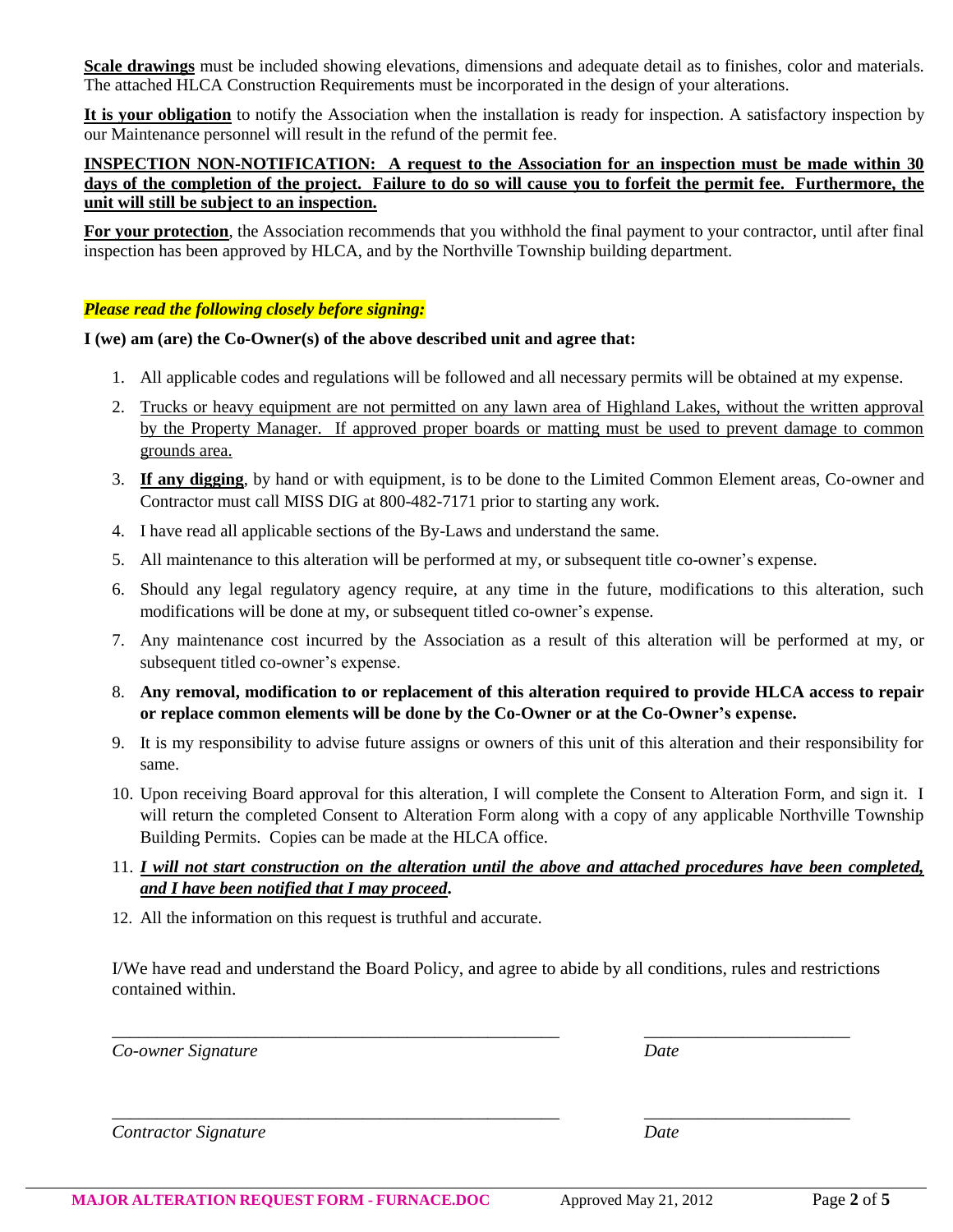## **Consent to Alteration of Common Elements**

The agreement is made this day of  $\qquad \qquad$ , 20 by and between Highland Lakes Condominium Association (hereinafter Association) and Building\_\_\_\_\_, hereinafter (Co-Owners) of Unit \_\_\_\_\_\_\_\_\_ according to the Master Deed thereof recorded in Liber 21890, page 706 et seq., Wayne County Records, designated as Wayne County Condominium Subdivision Plan No. 187.

**WHEREAS**, the Co-Owner desires to alter or modify his unit and/or limited common elements to the condominium and is required by the terms and conditions of the said Master Deed and by the Michigan Condominium Act to obtain the advance written consent of the Association. The Co-Owner warrants that the proposed alteration does not impair the structural integrity of a structure or otherwise lessen the support of any portion of the condominium project and that the proposed alteration does not impair the soundness, safety utility or appearance of the condominium;

**NOW, THEREFORE**, in consideration of the mutual covenants set forth herein, Highland Lakes Condominium Association does hereby consent to the alterations at Unit as described on page 4-7 et. seq.

Co-Owner hereby agrees to pay all additional costs and/or expenses of any nature whatsoever resulting from the said alterations, including those involved in installation of same. The altered common elements shall be maintained, repaired, and replaced as necessary by the Co-Owner and shall at all times be maintained in keeping with the standards established at Highland Lakes Condominium Association, except as otherwise provided by law, in the event Co-Owner fails to do so, the Association may maintain, repair, and/or restoration shall be assessed to Unit \_\_\_\_\_\_\_ and collected by the Association in the same manner as provided in the condominium documents for collection of condominium assessments. Co-Owner agrees to and hereby does, indemnify and hold the Association harmless from any and all liabilities, costs, expenses, and/or damages, including court costs and actual reasonable attorney fees incurred by the Association and/or the Co-Owner in connections with the said alterations.

The Co-Owner expressly agrees and acknowledges that the Association's grant of consent extends to and includes only those alterations explicitly described on page 4-7 et. seq. attached hereto and that any alterations not explicitly described on page 4-7 et. seq. must be separately approved in writing in advance by the Association's Board of Directors. Co-Owner agrees to obtain all necessary permits and to comply with all applicable zoning, building code, Highland Lakes Condominium Association's requirements and specifications, and other requirements imposed by any governmental agency or entity. Further, the parties agree that the covenants and conditions set forth herein shall be binding on and inure to the benefit of the parties' successors, assigns, and all parties subsequently obtaining an interest in Unit \_\_\_\_\_\_\_. All alterations must comply with Highland Lakes Condominium Association construction requirements and specifications.

## **ASSOCIATION: CO-OWNER:**

| <b>Joe Poma</b><br><b>Property Manager</b> | Date | Co-Owner   | Date                             |
|--------------------------------------------|------|------------|----------------------------------|
| Witness                                    | Date | Co-Owner   | Date                             |
|                                            |      | Contractor | Date                             |
| Co-owner Name                              |      |            | before me on this $day of$<br>20 |
| Notary Signature                           |      |            | <b>NOTARY STAMP</b>              |
| My commission expires                      |      |            |                                  |
|                                            |      |            |                                  |
|                                            |      |            |                                  |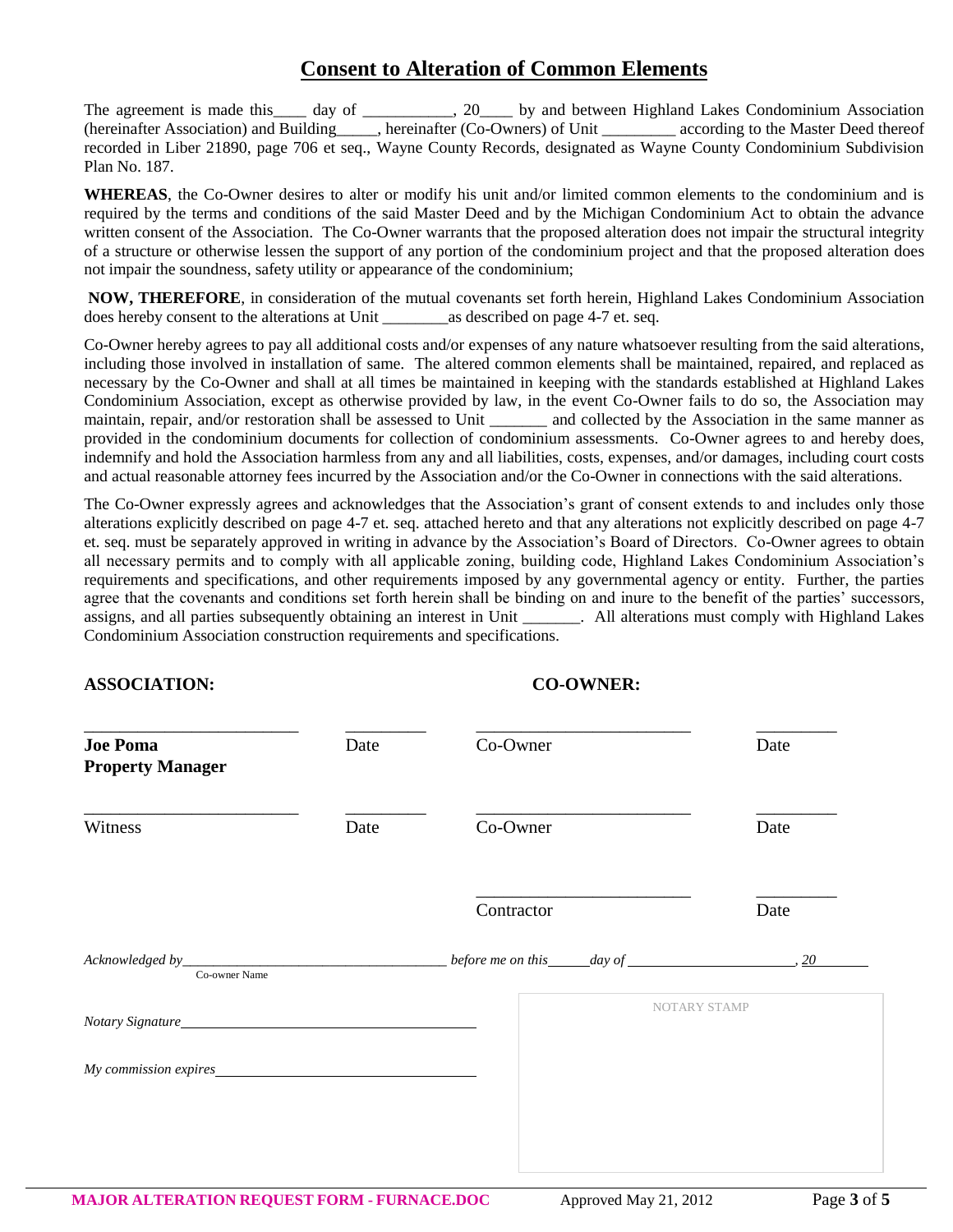# **Steps to Installing a New Furnace System:**

- 1. Complete the attached major alteration request form, and submit it along with a \$50 security deposit to the front desk. The Engineering Committee will discuss and vote at its next regularly scheduled monthly meeting for approval or denial. If approved, the application will go to the Board of Directors for approval at its next scheduled monthly meeting. If declined, your security deposit will be refunded.
- **2. Location of any fresh air intake vents installed on an outside wall must be approved by HLCA Maintenance Superintendent and Engineering Committee.**
- 3. Apply for a permit at the township level, documenting what procedure is being used and the reason why.
- 4. Have the contractor of your choice apply for a new installation permit with the township (all contractors doing work on any unit must have a mechanical contractor's license).
- 5. Schedule an inspection with the township mechanical code officer and receive approval for the completed work.
- 6. Once the installation is complete, have the new system inspected, tested and approved by the township.
- 7. If approved by Northville Township, schedule an inspection through Highland Lakes, after our inspection passes, your security deposit will be refunded.

*\_\_\_\_\_\_\_\_\_\_\_\_\_\_\_\_\_\_\_\_\_\_\_\_\_\_\_\_\_\_\_\_\_\_\_\_\_\_\_\_\_ \_\_\_\_\_\_\_\_\_\_\_\_\_\_\_\_\_\_\_\_\_\_\_\_\_\_\_\_\_\_\_\_\_\_\_\_\_\_\_\_\_*

*Co-owner Contractor*

**Furnace Brand:** <u>**Furnace Brand:** *CON*</u>

**Furnace Model #:** Efficiency (%):